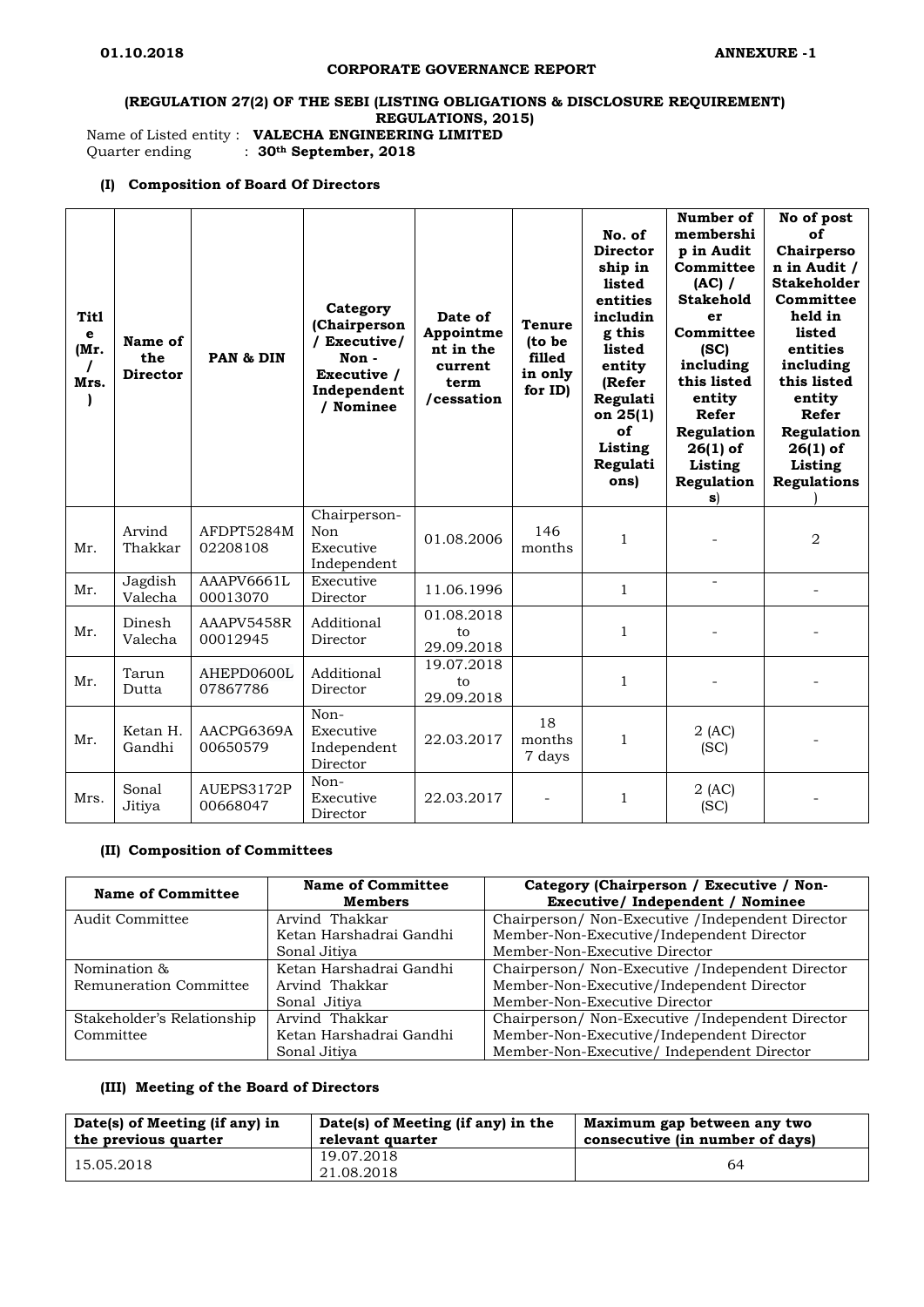## **(IV) Meeting of Committee \***

| <b>Audit Committee</b>                                            |                                                      |                                                                   |                                                                          |  |  |
|-------------------------------------------------------------------|------------------------------------------------------|-------------------------------------------------------------------|--------------------------------------------------------------------------|--|--|
| Date(s) of meeting of<br>the Committee in the<br>relevant quarter | Whether<br>requirement of<br>quorum met<br>(details) | Date(s) of meeting of the<br>committee in the previous<br>quarter | Maximum gap between any two<br>consecutive meetings in<br>number of days |  |  |
| 19.07.2018<br>21.08.2018                                          | Yes                                                  | 11.05.2018                                                        | 68                                                                       |  |  |

**\*** This information has to be given for audit committee, for rest of the committees giving this information is optional.

## **(V) Related Party Transactions**

| <b>Subject</b>                                                                                               | Compliance Status (Yes/ No/ NA) |
|--------------------------------------------------------------------------------------------------------------|---------------------------------|
| Whether prior approval of audit committee obtained                                                           | <b>YES</b>                      |
| Whether shareholder approval obtained for material<br><b>RPT</b>                                             | NA                              |
| Whether details of RPT entered into pursuant to<br>omnibus approval have been reviewed by Audit<br>Committee | <b>YES</b>                      |

# **(VI) Affirmations**

|   | The composition of Board of Directors is in terms of SEBI (Listing obligation and disclosure<br>requirements) Regulation 2015                                                                                                                              | <b>YES</b>                             |
|---|------------------------------------------------------------------------------------------------------------------------------------------------------------------------------------------------------------------------------------------------------------|----------------------------------------|
|   | The composition of the following committees is in terms of SEBI (Listing obligation and<br>disclosure requirements) Regulation 2015<br>a. Audit Committee<br>b. Nomination & Remuneration Committee<br>Stakeholder's Relationship Committee<br>$c_{\cdot}$ | <b>YES</b><br><b>YES</b><br><b>YES</b> |
|   | The Committee members have been made aware of their powers, role and responsibilities as<br>2015, specified in SEBI (Listing obligation and disclosure requirements) Regulation                                                                            | <b>YES</b>                             |
|   | The meetings of the Board of Directors and the above committees have been conducted in<br>manner as specified in SEBI (Listing obligation and disclosure requirements) Regulation, 2015                                                                    | <b>YES</b>                             |
| 5 | This report shall be placed before Board of Directors in the next Board Meeting.                                                                                                                                                                           | YES                                    |

#### **For VALECHA ENGINEERING LIMITED**

 $\delta_{\tilde{\ell}}$  $\alpha$ 

**(VIJAYKUMAR MODI) COMPANY SECRETARY& LEGAL**